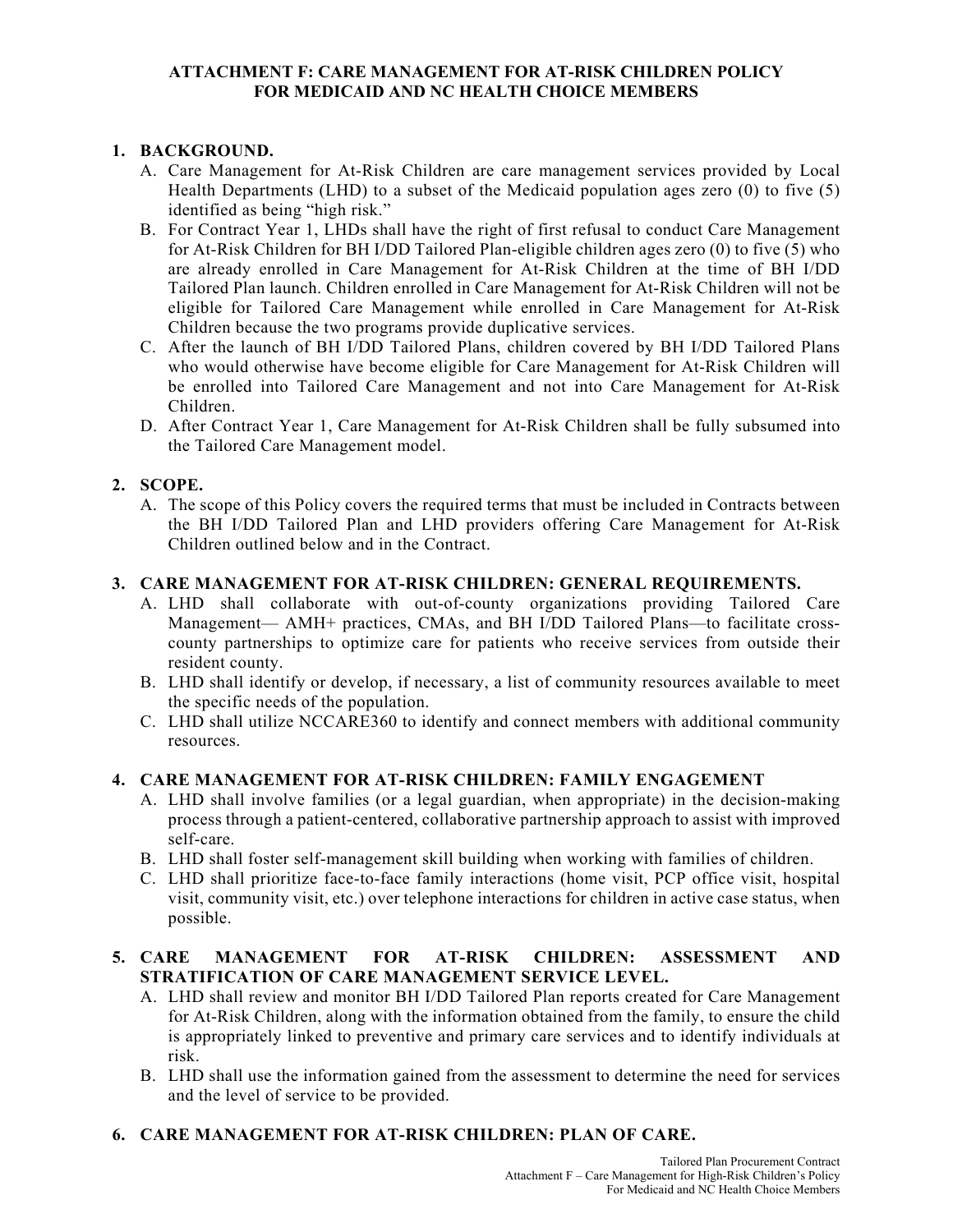- A. LHD shall provide information and/or education to meet families' needs and encourage selfmanagement using materials that meet literacy standards.
- B. LHD shall ensure children/families are well linked to the child's PCP.
- C. LHD shall provide care management services in accordance with program guidelines, including condition-specific pathways, utilizing those interventions that are most effective in engaging patients, meeting their needs and achieving Care Plan goals.
- D. LHD shall identify and coordinate care with community agencies/resources to meet the specific needs of the child and use any locally developed resource list (including NCCARE360) to ensure families are well linked to resources to meet the identified need.
- E. LHD shall provide care management services based upon the patient's level of need as determined through ongoing assessment.

### **7. CARE MANAGEMENT FOR AT-RISK CHILDREN: INTEGRATION WITH BH I/DD TAILORED PLANS AND HEALTH PROVIDERS.**

- A. LHD shall collaborate with the member's PCP to facilitate implementation of patient-centered plans and goals targeted to meet individual children's needs.
- B. LHD shall ensure that changes in the care management level of care or in the need for patient support and follow-up and other relevant updates (especially during periods of transition) are communicated to the PCP and to the BH I/DD Tailored Plan.
- C. LHD shall ensure awareness of BH I/DD Tailored Plan members' "in network" status with providers when organizing referrals.
- D. LHD shall ensure understanding of BH I/DD Tailored Plans' prior authorization processes relevant to referrals.

### **8. CARE MANAGEMENT FOR AT-RISK CHILDREN: SERVICE PROVISION.**

- A. LHD shall document all care management activities in the care management documentation system in a timely manner.
- B. LHD shall ensure that the services provided by Care Management for At-Risk Children meet a specific need of the family and shall work collaboratively with the family and other service providers to ensure the services are provided as a coordinated effort that does not duplicate services.

### **9. CARE MANAGEMENT FOR AT-RISK CHILDREN: TRAINING.**

- A. LHD shall participate in Department or BH I/DD Tailored Plan-sponsored webinars, trainings and continuing education opportunities as provided.
- B. LHD shall pursue ongoing continuing education opportunities to stay current in evidencebased care management of high-risk children.

### **10. CARE MANAGEMENT FOR AT-RISK CHILDREN: STAFFING.**

- A. LHD shall hire care managers who meet Care Management for At-Risk Children care coordination competencies and have at least one of the following qualifications:
	- i. Registered nurses
	- ii. Social workers with a Bachelor's degree in social work (BSW, BA in SW, or BS in SW) or Master's degree in social work (MSW, MA in SW, or MS in SW) from a Council on Social Work Education-accredited social work degree program.
		- a) Non-degreed social workers cannot be the lead care manager providing Care Management for At-Risk Children even if they qualify as social workers under the Office of State Personnel guidelines.
- B. LHD shall engage care managers who operate with a high level of professionalism and possess an appropriate mix of skills needed to work effectively with high-risk children. This skill mix must reflect the capacity to address the needs of patients with both medically and socially complex conditions.
- C. LHD shall ensure that Care Management for At-Risk Children care managers demonstrate:
	- i. Proficiency with the technologies required to perform care management functions particularly as pertains to claims data review and the care management documentation system